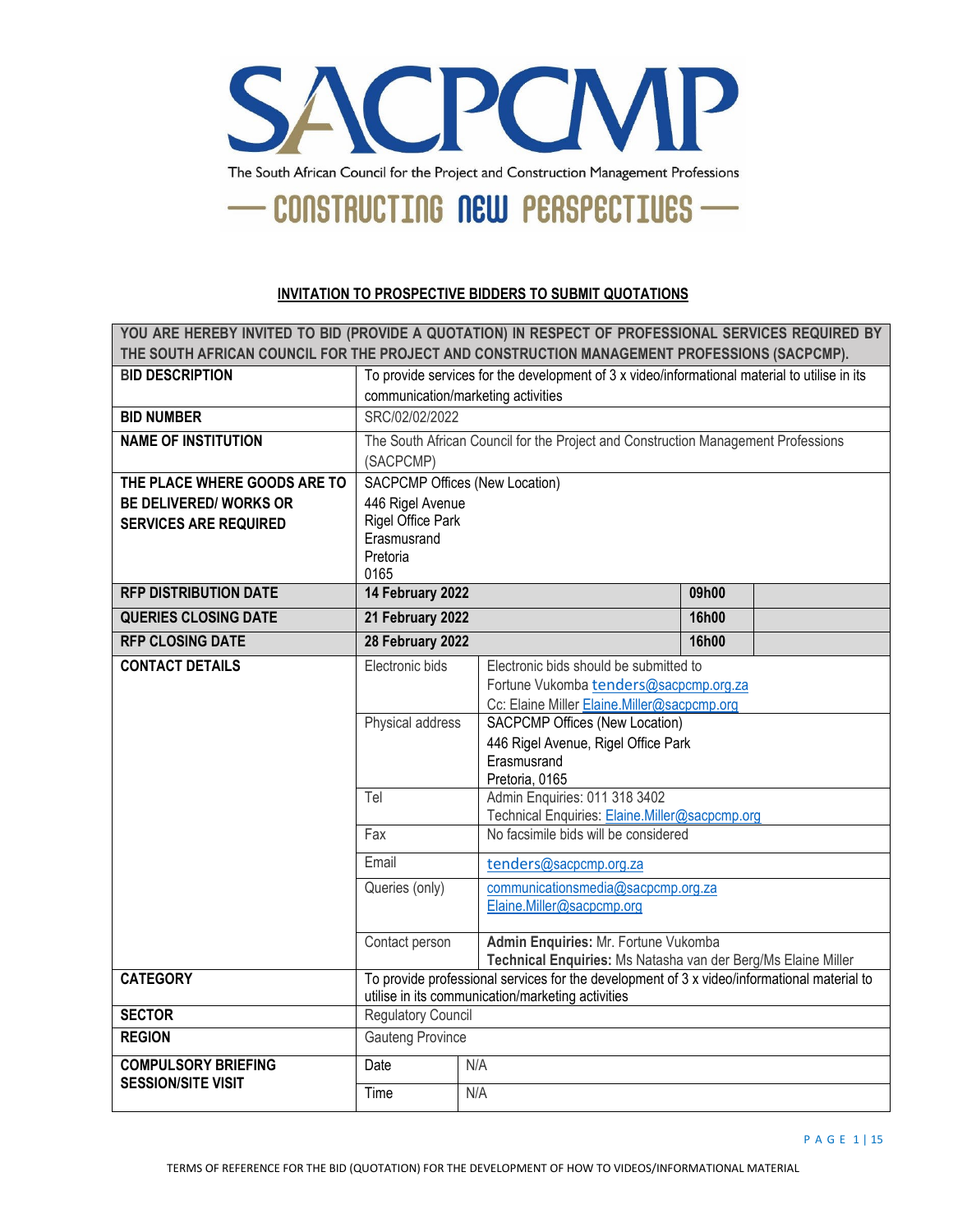| N/A<br>enue |
|-------------|
|-------------|

# **BACKGROUND INFORMATION**

The South African Council for the Project and Construction Management Professions (SACPCMP) is a statutory body established by Section 2 of the Project and Construction Management Act (Act No.48 of 2000), is a juristic person established for statutory professional certification, registration and regulation of Project and Construction Management Professions in order to protect public interest. In line with the Construction Industry development initiatives, the Council continues to advance and promote the science and management practice of project and construction management thereby contributing towards promotion of the Construction and Built Environment industries.

It further regulates the Project and Construction Management Professions to protect the public by identifying the type and scope of work, registering professionals and maintaining a national register of professionals who adhere to a Code of Conduct.

It also accredits Project and Construction Management programmes at tertiary educational institutions and recognises Voluntary Associations who assist in the promotion of the professions under the SACPCMP (South African Council for the Project and Construction Management Professions) umbrella.

## **OPERATIONS**

The SACPCMP operates in the Built Environment alongside the other five Councils being:

- > The South African Council for the Architectural profession (SACAP),
- The Engineering Council of South Africa (ECSA),
- $\triangleright$  The South African Council for the Landscape Architectural Profession (SACLAP),
- The Council for the Quantity Surveying Profession (SACQSP)
- $\triangleright$  and The South African Council for the Property Valuers Profession (SACPVP).

The National Minister of Public Works and Infrastructure is the Executive Authority of the Council and communicates with the Council through the Council for the Built Environment (CBE), which is the overarching body that co-ordinates the activities of all six Built Environment Councils.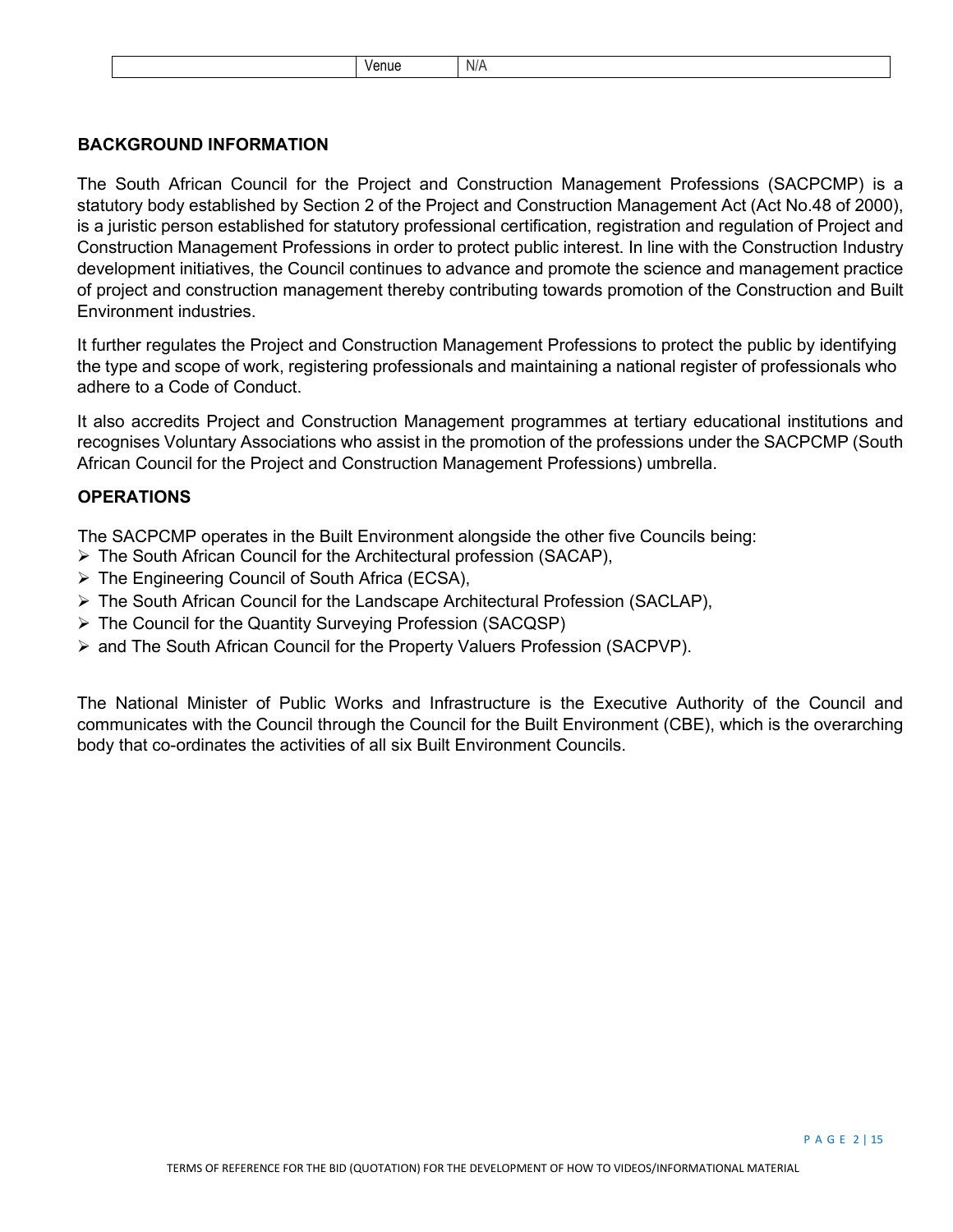## **SCOPE OF WORK**

Communication with its stakeholders is essential to the SACPCMP – the Council utilises various communication platforms to present messaging and information to its applicants, Registered Persons and other stakeholders. However, the Council faces challenges in ensuring that content is understood, especially with regard to the entity's registration processes and requirements.

As such, the SACPCMP is looking for the professional development of 3 x video/informational material to utilise in its communication/marketing activities. These videos must assist in clearly explaining some of the Council's key processes and requirements to its stakeholders.

# **MATERIAL SPECIFICATIONS**

Development of these videos must take the following into consideration/include these specifications:

- a. Videos should not be longer than 60 seconds each in duration.
- b. Videos should be easy to understand, especially by people who have language /understanding/ technical challenges.
- c. Videos should be presented in English but must be easily translated into other languages.
- d. Where visual content is not self-explanatory, voice-overs should be included/utilised.
- e. Animation should be utilised to communicate complicated issues.
- f. Content must adhere to transformation objectives of the SACPCMP, and thus be inclusive in terms of historically disadvantaged individuals and women, whether in illustrations, animations, or design/use of images.
- g. Video formats must be flexible, allowing the Council to either utilise content on social media, websites, email etc.

#### **VIDEO THEME/CONTENT**

For the purpose of this RFQ, the Council is currently looking to develop three short videos explaining the following:

- 1. Explaining the SACPCMP Registration Process
- 2. How To: Register with the SACPCMP
- 3. How to: Use the SACPCMP Registration Portal

Submissions for this RFQ should include:

- 1. Examples of previous work similar in nature to the above content/specifications
- 2. Storyboard ideas and recommendations
- 3. Samples/Examples of different kinds of video communication techniques (ie: animation, illustration etc.)
- 4. Project plan for the development of the videos

#### **QUERIES**

All queries must be provided in writing and directed to [communicationsmedia@sacpcmp.org.za](mailto:communicationsmedia@sacpcmp.org.za) and Elaine.Miller@sacpcmp.org.za during office hours between 09h00 and 16h30. Please note that responses will be communicated to all bidders and it is therefore the responsibility of the bidder or their representative to ensure that they provide correct email addresses on their documents.

The SACPCMP reserves the right not to consider any proposal not fully completed. By accepting to take part in the proposal process, you agree to keep in confidence all information imparted to you in relation with the proposal process, not to disclose it to third parties and not to use it for other purpose than the proposal. The Respondent is responsible for all costs incurred in the preparation and submission of the proposal. Copy/s of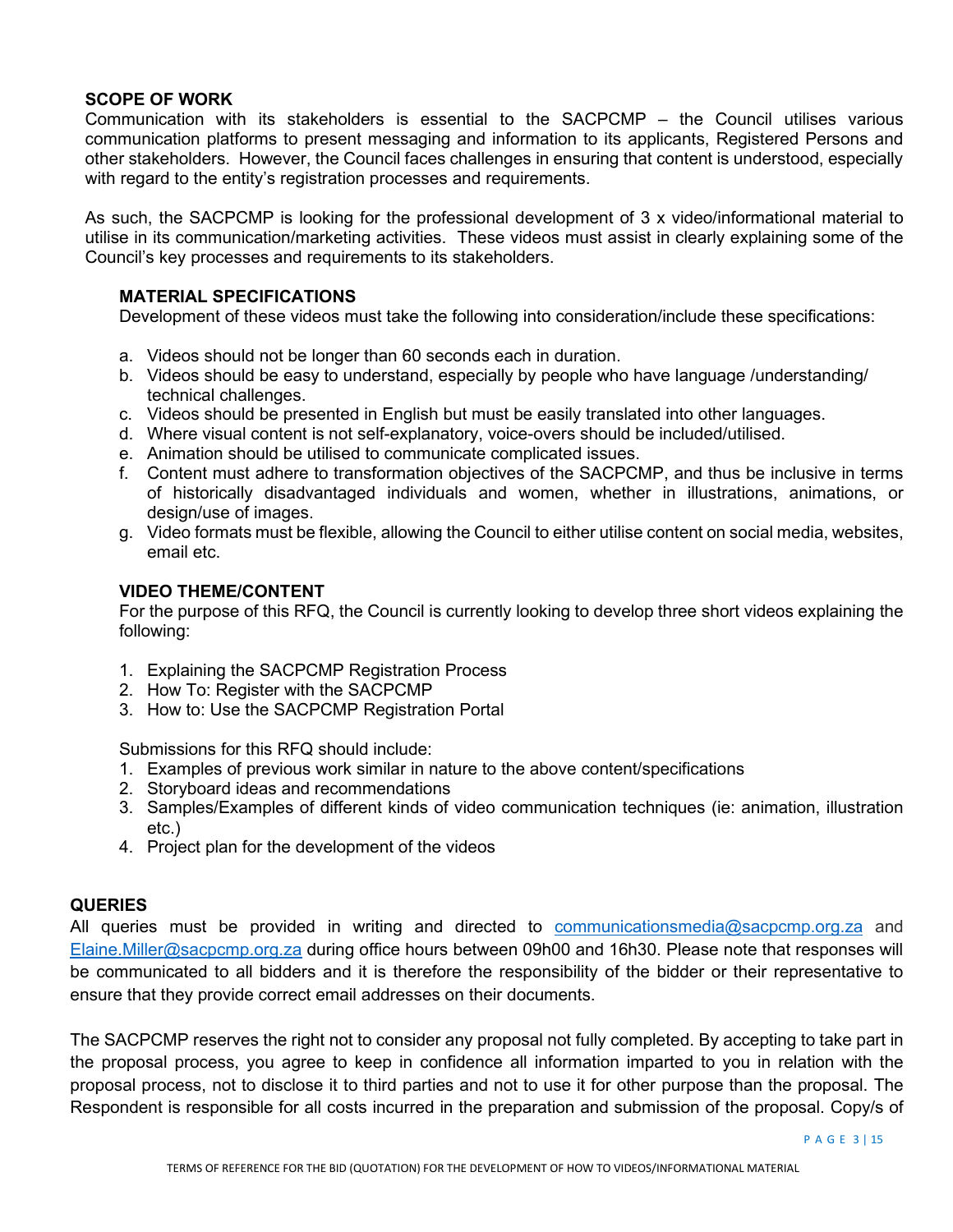any affiliations, memberships and/or accreditations that support your submission must be included in the proposal.

Kindly note that SACPCMP is entitled to:

- Amend any RFP conditions, validity period, specifications, or extend the closing date and/or time of RFP's before the closing date. All Respondents, to whom the RFP documents have been issued, will be advised in writing of such amendments in good time.
- Verify any information contained in a proposal.
- Not appoint any bidder.
- Vary, alter, and/or amend the terms of this RFP, at any time prior to the finalisation of its adjudication hereof.
- Disqualify proposals that contain an omission of disclosure of material information, that is factually inaccurate, and/or contains a misrepresentation.
- Not accept the lowest proposal or any proposal in part or in whole. The SACPCMP normally awards the contract to the bidder who proves to be fully capable of handling the contract and whose proposal is technically acceptable and/or financially advantageous to the SACPCMP.
- Appointment as a successful contractor shall be subject to the parties agreeing to mutually acceptable contractual terms and conditions. In the event of the parties failing to reach such agreement within 30 (thirty) days from the appointment date, the SACPCMP shall be entitled to appoint the contractor who was rated 2nd (second), and so on.
- Cancel or withdraw from this RFP as a whole or in part without furnishing reasons and without attracting any liability.
- This proposal and its acceptance shall be subject to the terms and conditions contained in this RFP document.

# **PROPOSAL**

Bids shall include all relevant information about the bidder as indicated in the advertisement, which will enable the SACPCMP to assess the service provider's competence. Responding firms will be evaluated on the quality of the written proposals. All proposals should be submitted electronically by **16H00 on 28 February 2022 to:** 

Subject Line: Bid Reference Number Fortune Vukomba Email: [tenders@sacpcmp.org.za/](mailto:tenders@sacpcmp.org.za/) Cc: Elaine.Miller@sacpcmp.org.za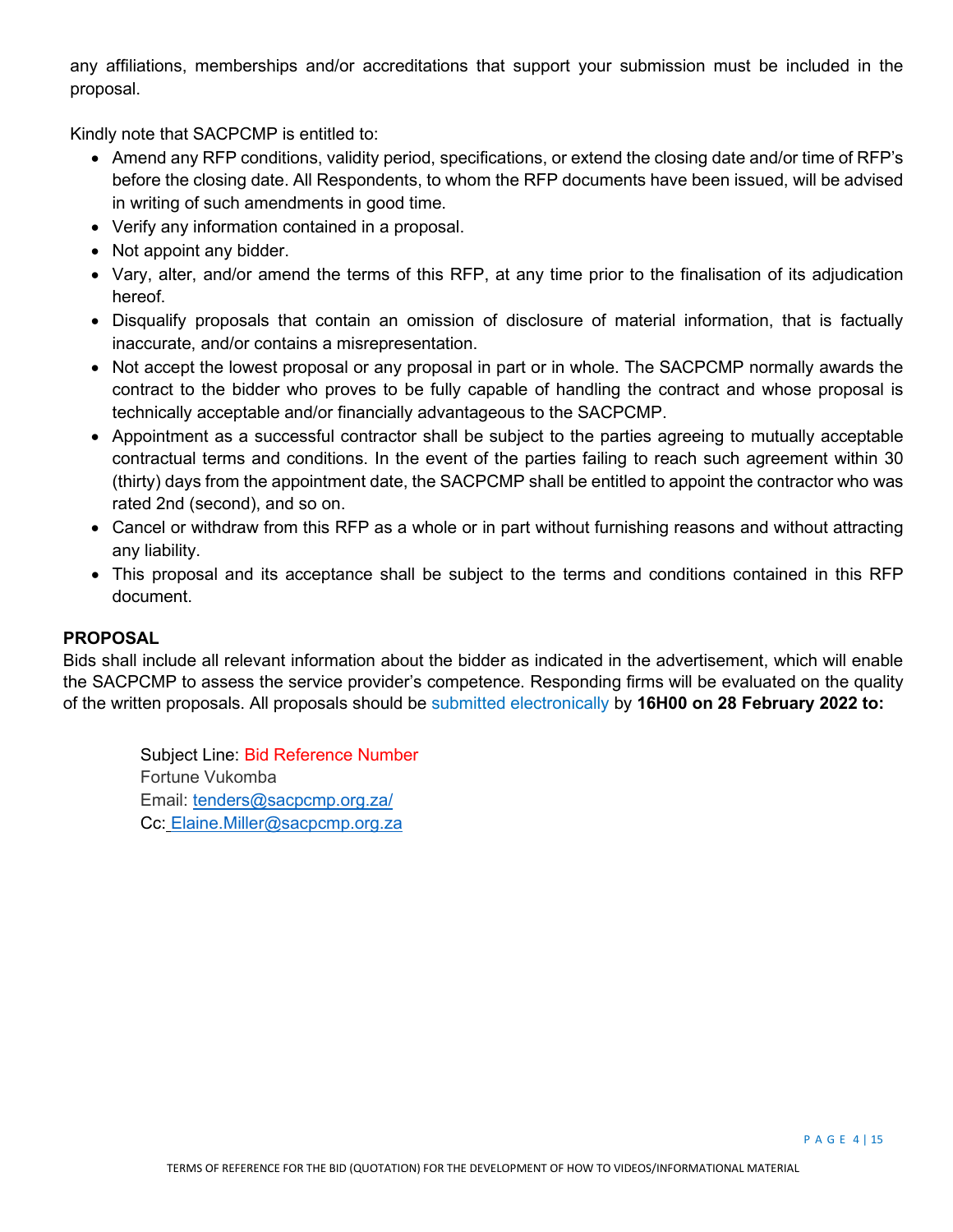# **SUBMISSION DOCUMENT**

### **SUBMISSION**

All quotations must be submitted on the official forms provided and should not be re-typed. Please ensure electronic submissions are received before the respective deadlines, which must include the following:

- Company Information
	- Company Profile
		- $\circ$  The service provider must have a minimum of five (5) years' experience and expertise in providing similar service.
		- o Client references on similar assignments
- Quotation/ Pricing
	- $\circ$  The quoted price must be in South African Rands and be inclusive of 15% Vat, if VAT registered vendor.
	- $\circ$  All quotations should include all aspects noted in the brief provided above.
- Forms

This relates to the application for inclusion in the Database of Service Providers

- o SBD 6.1 Form
- o National Treasury Central Supplier Database CSD Form (Proof of registration on the CSD needs to be provided)
- $\circ$  Tax clearance certificate (No service provider will be considered if their tax matters are not up to date with SARS.) (Addendum B)

# **FAILURE TO COMPLY**

Proposals will be disqualified or excluded under the following conditions:

- Any quotation submitted after the closing date and time shall **NOT** be considered.
- Ensure that your proposal/quotation clearly covers **ALL** the above aspects of the RFP.
- **DO NOT** include insurance to your quote as SACPCMP provides its own insurance.
- **ALL QUOTATIONS and ENQUIRIES** are to be addressed to the respective person stipulated on the Request for Proposal document.
- The SACPCMP reserves the right to cancel the procurement process at any time without notice, and not issue the order.
- Conditional quotations will be subject to SACPCMP acceptance and approval processes.
- The onus will rest with the service provider who has been awarded the services to inform SACPCMP of any changes to the information provided on such SBD forms. Failure to do so will result in misrepresentation of facts/ information and may results in SACPCMP terminating the service or contract.
- Payment terms: compliant invoices will be processed 30 days after receipt of invoice.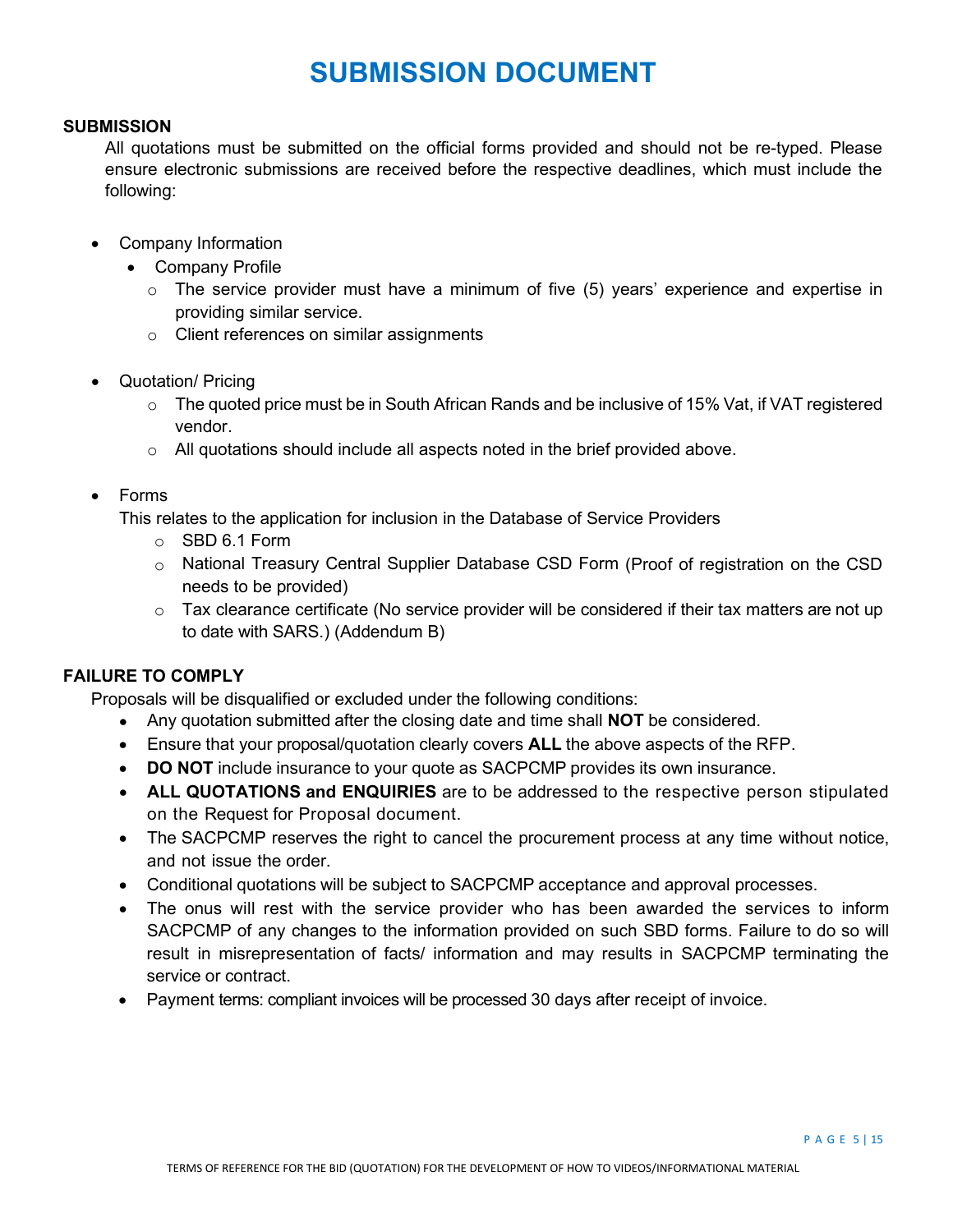## **BID EVALUATION:**

The bid evaluation process is expected to take place during June and will be based on the following table.

| <b>Evaluation criteria</b> | <b>Points</b> |
|----------------------------|---------------|
| Price                      | 80%           |
| <b>BBBEE</b>               | 20%           |
| <b>Maximum Points</b>      | 100%          |

#### **PERIOD OF CONTRACT**

The contract period will be for a period of 60 days (two months) for the completion and development of all three videos.

# **GENERAL CONDITIONS OF CONTRACT**

General Conditions of Contract (GCC) as per National Treasury will apply. Service providers must familiarise themselves with these conditions as they will be applicable throughout the duration of the contract period.

# **CONTRACT MANAGEMENT**

The Service Provider will be required to sign a Standard Contract based for the duration and value of services.

 $\overline{\phantom{a}}$  ,  $\overline{\phantom{a}}$  ,  $\overline{\phantom{a}}$  ,  $\overline{\phantom{a}}$  ,  $\overline{\phantom{a}}$  ,  $\overline{\phantom{a}}$  ,  $\overline{\phantom{a}}$  ,  $\overline{\phantom{a}}$  ,  $\overline{\phantom{a}}$  ,  $\overline{\phantom{a}}$  ,  $\overline{\phantom{a}}$  ,  $\overline{\phantom{a}}$  ,  $\overline{\phantom{a}}$  ,  $\overline{\phantom{a}}$  ,  $\overline{\phantom{a}}$  ,  $\overline{\phantom{a}}$ 

 **Authorised Bidder's Signature Date**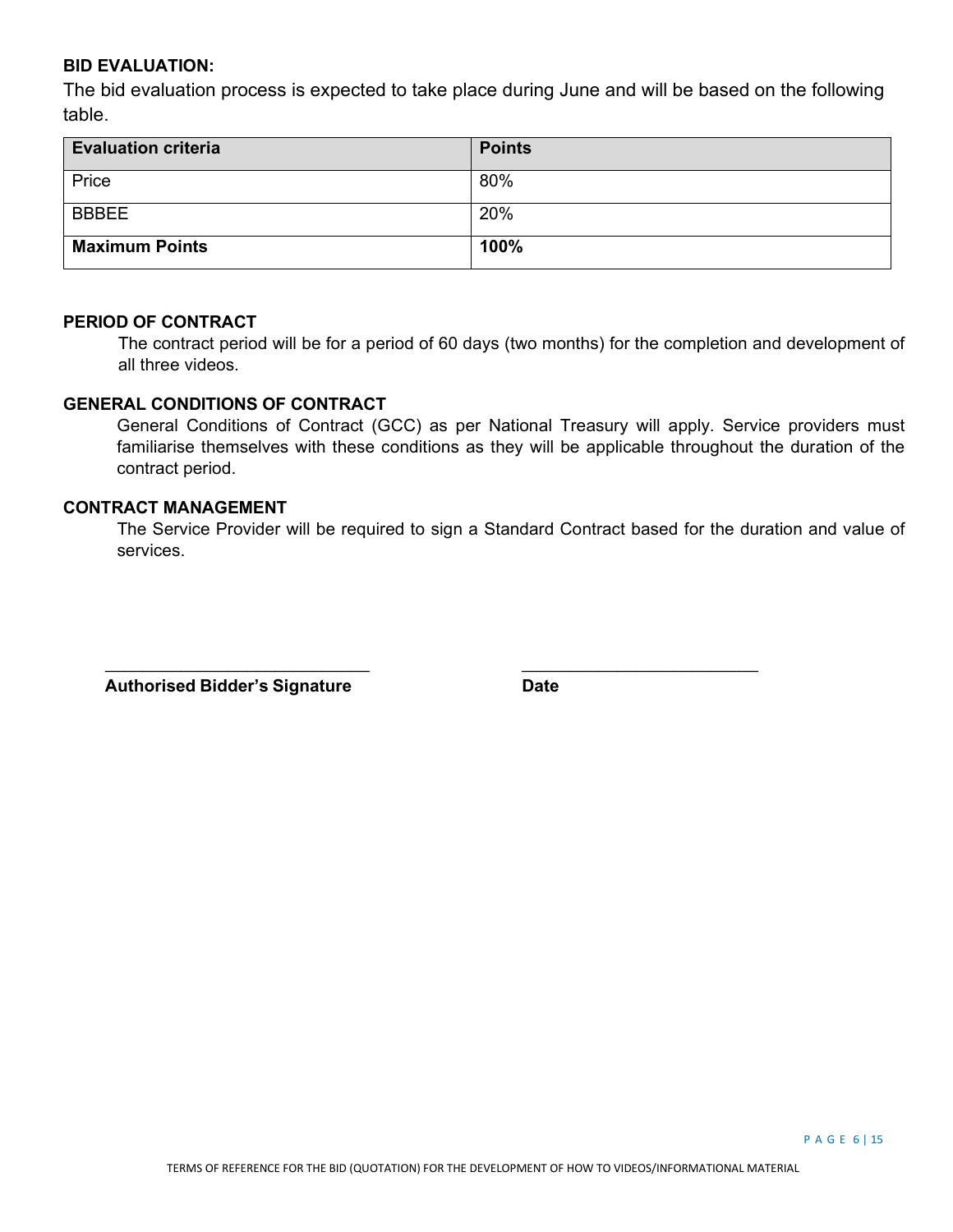# **PREFERENTIAL PROCUREMENT POLICY FRAMEWORK ACT**

This request for quotation (RFP) will be evaluated on functionality and the 80:20-point systems as stipulated in the Preferential Procurement Policy Framework Act (Act number 5 of 2000) & SACPCMP's Supply Chain Management Policies and Procedures.

(For more information on the PPPFA please click on the link below [https://www.thedti.gov.za/economic\\_empowerment/docs/PPPFA%20Regulation.pdf\)](https://www.thedti.gov.za/economic_empowerment/docs/PPPFA%20Regulation.pdf)

# **TERMS AND CONDITIONS:**

- 1. All goods or services procured will be subjected to SACPCMP Procurement Policy and Procedures.
- 2. It is the responsibility of the prospective bidders / service providers to submit valid Tax Clearance Certificates. Failure to do so may invalidate the bid submitted in terms of the RFP.
- 3. All invoices submitted for payment need to stipulate the **SACPCMP's VAT number; 4100199787** as per Section 20 of the VAT Act.) as well as that of the service provider (if VAT registered).
- 4. I (the service provider) certify that all the required information, relevant forms have been completed and furnished as part of the bid.
- 7. I (the service provider) hereby agree that should I be awarded this RFP and fail to deliver or perform on the award; the SACPCMP will have the right to enforce Regulation 13 of the Preferential Procurement Regulations.
- 8. This RFP is subject to the provisions made in the General Conditions of Contract, as issued by National Treasury, including its revisions.
- 9. I (the service provider) hereby agree that the SACPCMP may restrict me from business if my company does not perform or deliver on services/ supplies received.
- 10. I (the service provider) hereby agree that the onus is on the supplier not to accept orders or make deliveries that will result in overspending on the amount awarded on this RFP. I also accept that I will not be paid by the SACPCMP for any over expenditure.

SIGNATURE OF BIDDER: **WE are all that the set of the set of the set of the set of the set of the set of the set of the set of the set of the set of the set of the set of the set of the set of the set of the set of the set** 

CAPACITY: **Example 20** 

COMPANY STAMP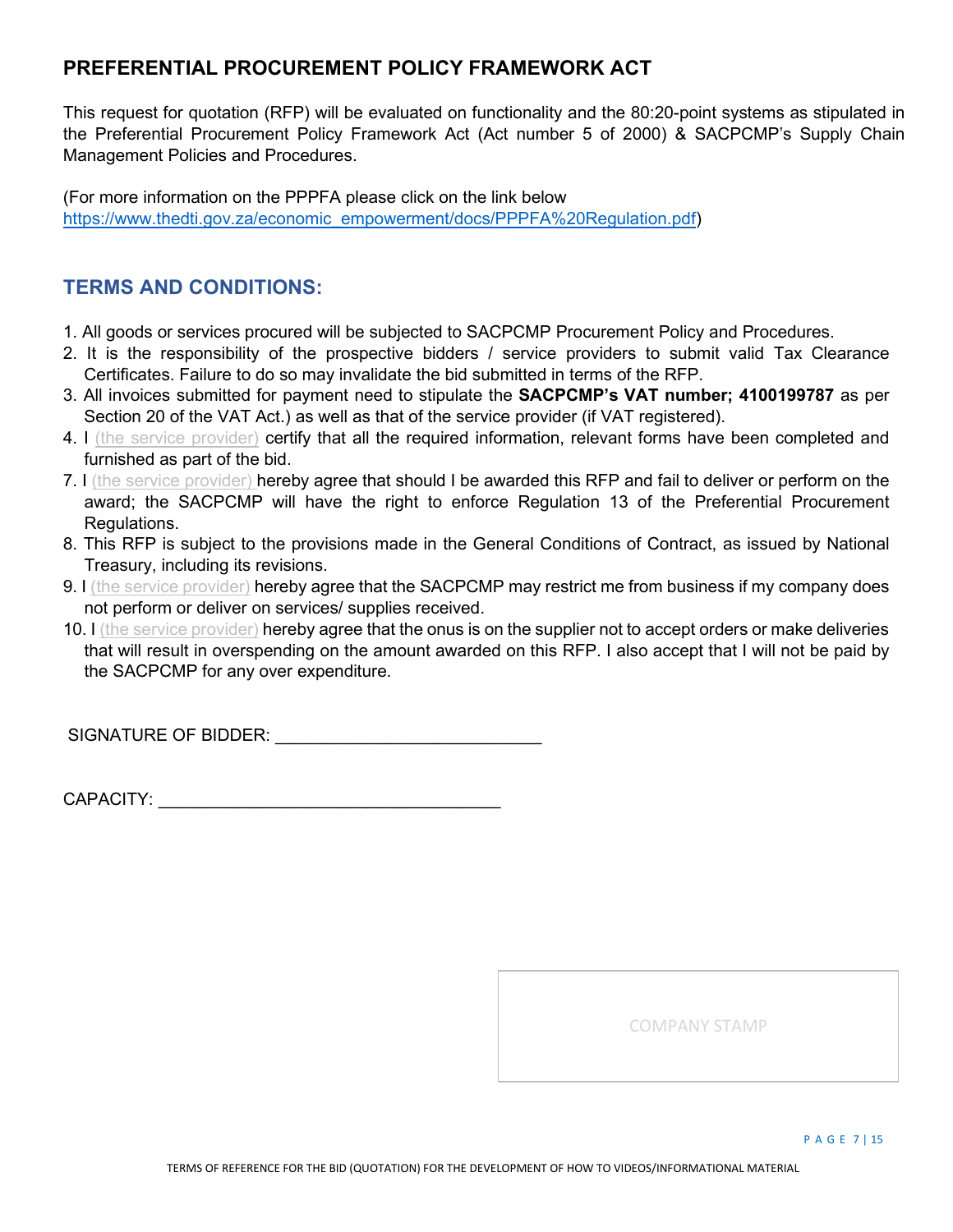#### **SBD 6.1**

# **PREFERENCE POINTS CLAIM FORM IN TERMS OF THE PREFERENTIAL PROCUREMENT REGULATIONS 2017**

This preference form must form part of all bids/ proposals submitted. It contains general information and serves as a claim form for preference points for Broad-Based Black Economic Empowerment (B-BBEE) Status Level of Contribution.

**NB: BEFORE COMPLETING THIS FORM , BIDDERS/ POTENTIAL SERVICE PROVIDERS MUST STUDY THE GENERAL CONDITIONS, DEFINITIONS AND DIRECTIVES APPLICABLE IN RESPECT OF B-BBEE, AS PRESCRIBED IN THE PREFERENTIAL PROCUREMENT REGULATIONS, 2017.**

### **1. GENERAL CONDITIONS**

- 1.1 The following preference point systems are applicable to all bids/ proposals:
	- the 80/20 system for requirements with a Rand value of above R30,000 and up to R50 000 000 (all applicable taxes included); and
	- the 90/10 system for requirements with a Rand value above R50 000 000 (all applicable taxes included). Bids for this RFQ should not exceed R100 000.
- 1.2 Preference points for this bid shall be awarded for:
	- (a) Price; and
	- (b) B-BBEE Status Level of Contribution.
- 1.3 The maximum points for this bid/ proposal are allocated as follows:

| <b>Description</b>                                | <b>Points</b> |
|---------------------------------------------------|---------------|
| Price                                             | 80            |
| B-BBEE status level of contribution               | 20            |
| Total points for Price and B-BBEE must not exceed | 100           |

- 1.4 Failure on the part of a bidder/ service provider to submit proof of B-BBEE Status level of contribution together with the bid, will be interpreted that preference points for B-BBEE status level of contribution are not claimed.
- 1.5 The purchaser reserves the right to require of a bidder, either before a bid is adjudicated or at any time subsequently, to substantiate any claim deemed fit in any manner required by the purchaser.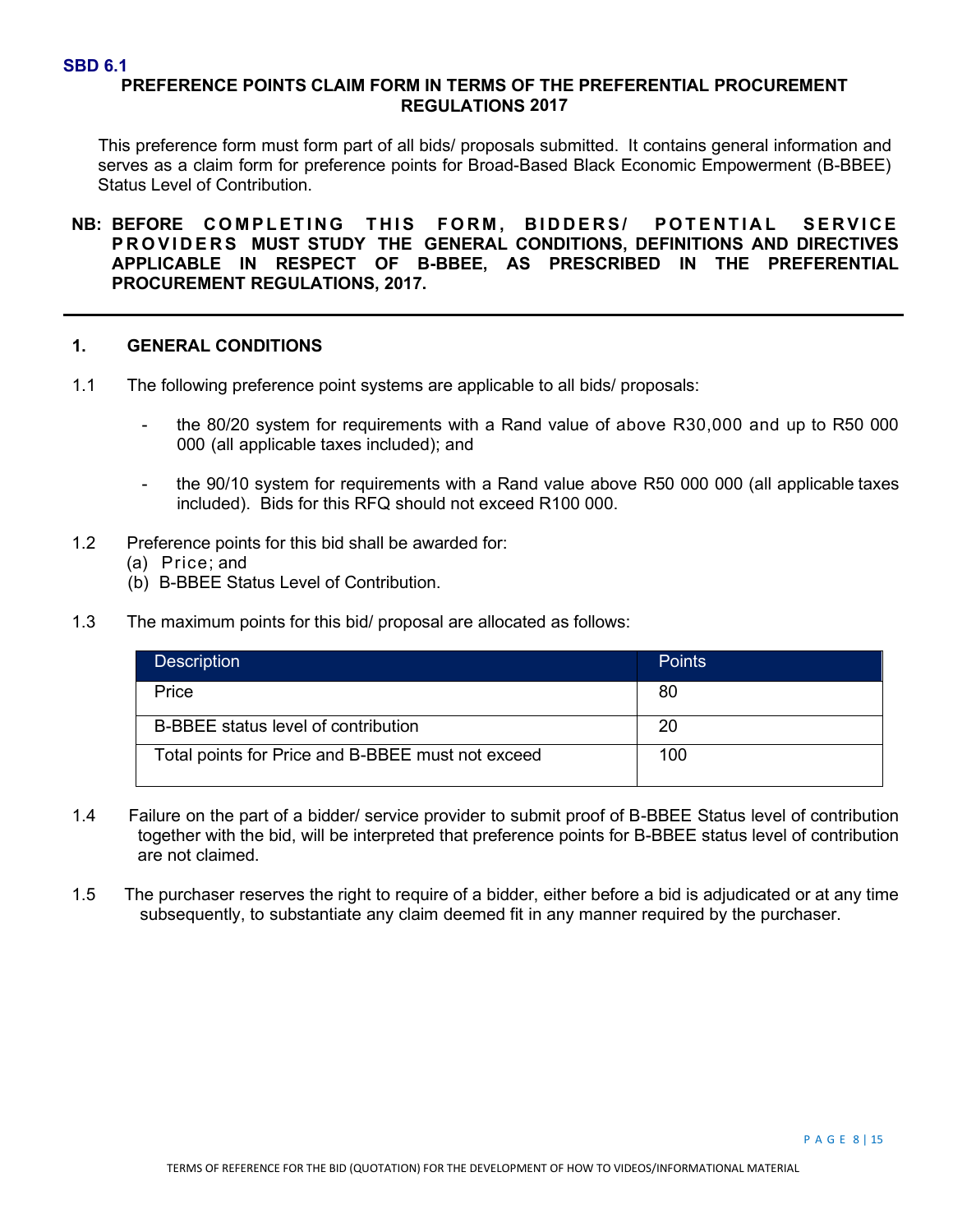# **DEFINITIONS**

(a) **"B-BBEE"** means Broad-Based Black Economic Empowerment as defined in section 1 of the Broad-Based Black Economic Empowerment Act.

- (b) "**B-BBEE status level of contributor"** means the B-BBEE status of an entity in terms of a code of good practice on black economic empowerment, issued in terms of section 9(1) of the Broad-Based Black Economic Empowerment Act.
- (c) **"bid"** means a written offer in a prescribed or stipulated form in response to an invitation by an organ of state for the provision of goods or services, through price quotations, advertised competitive bidding processes or proposals.
- (d) **"Broad-Based Black Economic Empowerment Act"** means the Broad-Based Black Economic Empowerment Act, 2003 (Act No. 53 of 2003).
- (e) **"EME"** means an Exempted Micro Enterprise in terms of a code of good practice on black economic empowerment issued in terms of section 9 (1) of the Broad-Based Black Economic Empowerment Act.
- (f) **"functionality"** means the ability of a tenderer to provide goods or services in accordance with specifications as set out in the tender documents.
- (g) **"prices"** includes all applicable taxes less all unconditional discounts.
- (h) **"proof of B-BBEE status level of contributor"** means:
	- 1) B-BBEE Status level certificate issued by an authorized body or person.
	- 2) A sworn affidavit as prescribed by the B-BBEE Codes of Good Practice.
	- 3) Any other requirement prescribed in terms of the B-BBEE Act.
- (i) **"QSE"** means a qualifying small business enterprise in terms of a code of good practice on black economic empowerment issued in terms of section 9 (1) of the Broad-Based Black Economic Empowerment Act.
- (j) **"Rand value"** means the total estimated value of a contract in Rand, calculated at the time of bid invitation, and includes all applicable taxes.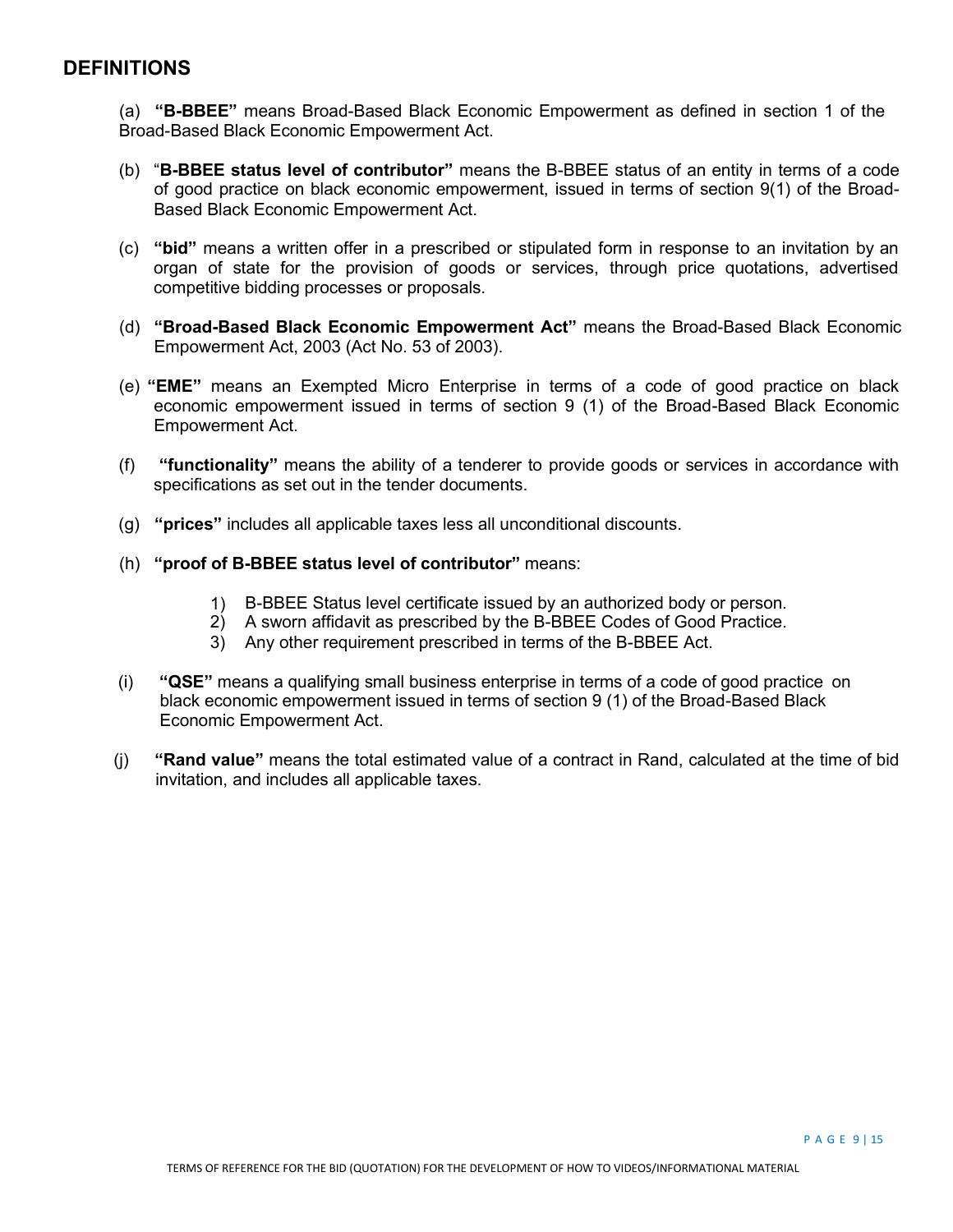# **POINTS AWARDED FOR PRICE**

## **THE 80/20 OR 90/10 PREFERENCE POINT SYSTEMS**

A maximum of 80 or 90 points is allocated for price on the following basis:



# **POINTS AWARDED FOR B-BBEE STATUS LEVEL OF CONTRIBUTOR**

In terms of Regulation 6 (2) and 7 (2) of the Preferential Procurement Regulations, preference points must be awarded to a bidder for attaining the B-BBEE status level of contribution in accordance with the table below:

| <b>B-BBEE Status Level of</b><br><b>Contributor</b> | <b>Number of points</b><br>(90/10 system) | <b>Number of points</b><br>(80/20 system) |
|-----------------------------------------------------|-------------------------------------------|-------------------------------------------|
|                                                     | 10                                        | 20                                        |
| っ                                                   | 9                                         | 18                                        |
|                                                     |                                           | 14                                        |
|                                                     | 5                                         | 12                                        |
| 5                                                   |                                           |                                           |
|                                                     |                                           |                                           |
|                                                     | າ                                         |                                           |
|                                                     |                                           |                                           |
| Non-compliant contributor                           |                                           |                                           |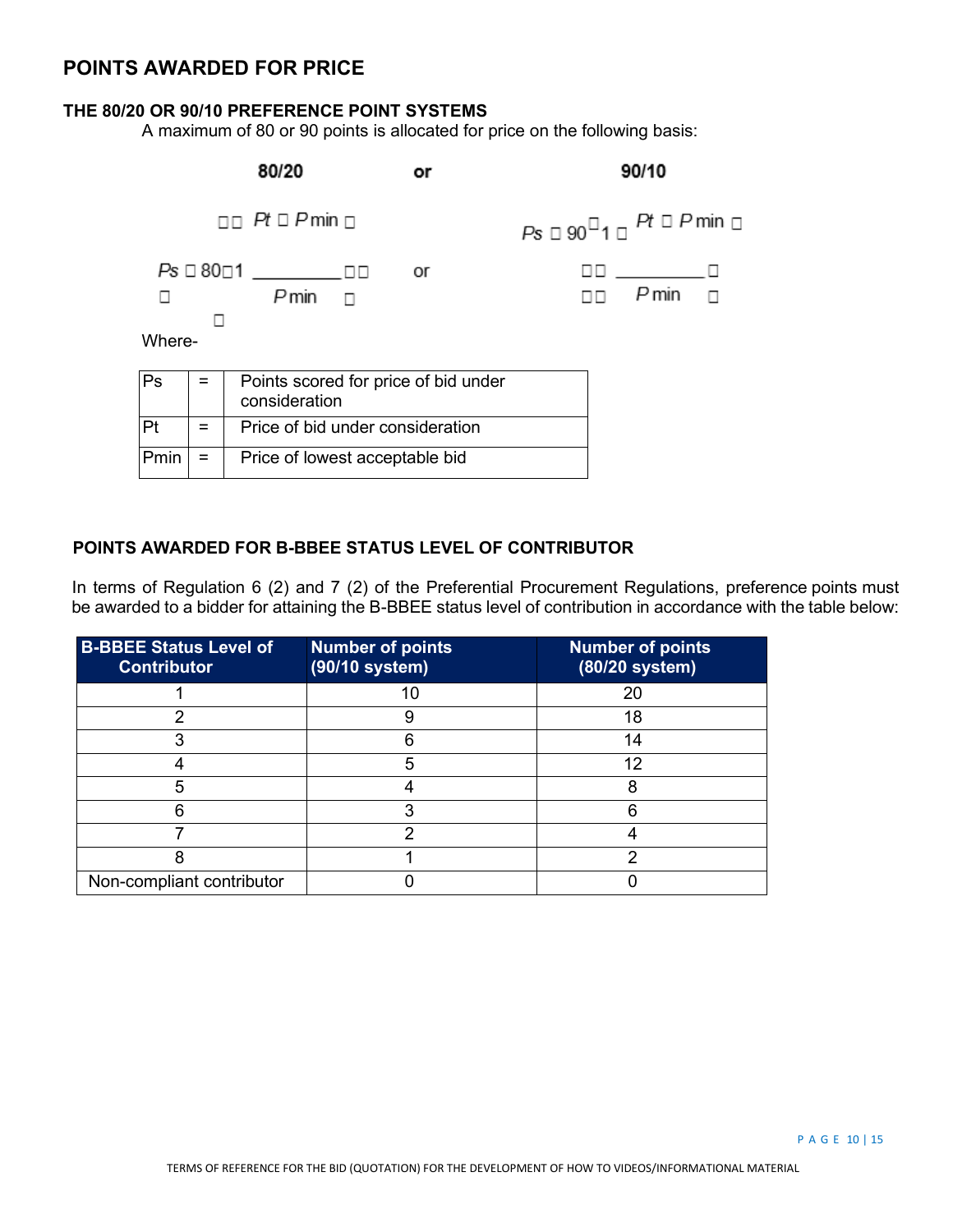# **BID DECLARATION**

Bidders who claim points in respect of B-BBEE Status Level of Contribution must complete the following:

# **B-BBEE STATUS LEVEL OF CONTRIBUTOR CLAIMED IN TERMS OF PARAGRAPHS SPECIFIED WITHIN THIS DOCUMENT (see POINTS AWARDED FOR B-BBEE STATUS LEVEL OF CONTRIBUTOR)**

B-BBEE Status Level of Contributor: ……….……… (Maximum of 10 or 20 points) (Points claimed in respect of the SUB-CONTRACTING section below must be in accordance with the table reflected in paragraph specified in this document (See: POINTS AWARDED FOR B-BBEE STATUS LEVEL OF CONTRIBUTOR) and must be substantiated by relevant proof of B-BBEE status level of contributor.)

# **SUB-CONTRACTING**

Will any portion of the contract be sub-contracted? (*Tick applicable box*)

|--|

If yes, please indicate:

- i) What percentage of the contract will be subcontracted............………………%
- ii) The name of the sub-contractor…………………………………………………..
- iii) The B-BBEE status level of the sub-contractor.............................……………..
- iv) Whether the sub-contractor is an EME or QSE *(Tick applicable box*)

v) Specify, by ticking the appropriate box, if subcontracting with an enterprise in terms of Preferential Procurement Regulations, 2017:

| Designated Group: An EME or QSE which is at last 51% owned by:    | <b>EME</b> | <b>QSE</b> |
|-------------------------------------------------------------------|------------|------------|
|                                                                   | ٦          | V          |
| Black people                                                      |            |            |
| Black people who are youth                                        |            |            |
| Black people who are women                                        |            |            |
| Black people with disabilities                                    |            |            |
| Black people living in rural or underdeveloped areas or townships |            |            |
| Cooperative owned by black people                                 |            |            |
| Black people who are military veterans                            |            |            |
| <b>OR</b>                                                         |            |            |
| Any EME                                                           |            |            |
| Any QSE                                                           |            |            |

# **DECLARATION WITH REGARD TO COMPANY/FIRM**

 Name of company name firm……………………………………………………………. VAT registration number……………………………….………………………………… Company registration number……….…………………………………………………. TYPE OF COMPANY/ FIRM [TICK APPLICABLE BOX]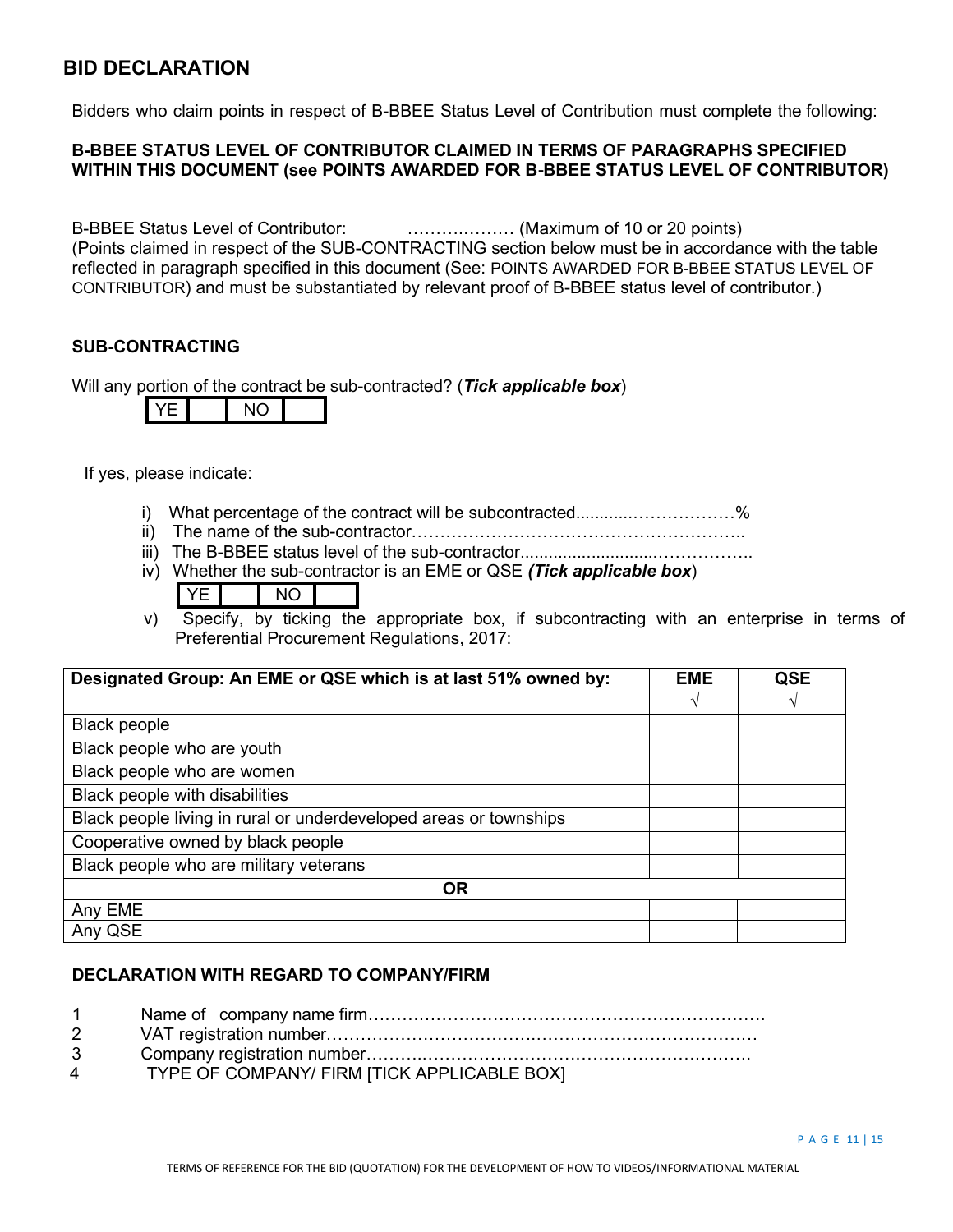- □ Partnership/Joint Venture / Consortium
- □ One-person business/sole propriety
- □ Close corporation
- D Company
- (Pty) Limited

# 5 DESCRIBE PRINCIPAL BUSINESS ACTIVITIES

……………………………………………………………………………………………… ………………………………………………………………………………………………

6 COMPANY CLASSIFICATION [TICK APPLICABLE BOX]

- Manufacturer
- □ Supplier
- □ Professional service provider
- $\Box$  Other service providers, e.g. transporter, etc.
- 7 Total number of years the company/firm has been in business………………………
- 8 I/we, the undersigned, who is / are duly authorised to do so on behalf of the company/firm, certify that the points claimed, based on the B-BBE status level of contributor indicated in Section: *POINTS AWARDED FOR B-BBEE STATUS LEVEL OF CONTRIBUTOR & BID DECLARATION,* of the foregoing certificate, qualifies the company/ firm for the preference(s) shown and I / we acknowledge that:
	- i) The information furnished is true and correct.
	- ii) The preference points claimed are in accordance with the General Conditions as indicated in paragraph 1 of this form.
	- iii) In the event of a contract being awarded as a result of points claimed as shown in Section: *POINTS AWARDED FOR B-BBEE STATUS LEVEL OF CONTRIBUTOR & BID DECLARATION*, the contractor may be required to furnish documentary proof to the satisfaction of the purchaser that the claims are correct.
	- iv) If the B-BBEE status level of contributor has been claimed or obtained on a fraudulent basis or any of the conditions of contract have not been fulfilled, the purchaser may, in addition to any other remedy it may have –
		- (a) disqualify the person from the bidding process.
		- (b) recover costs, losses or damages it has incurred or suffered as a result of that person's conduct.
		- (c) cancel the contract and claim any damages which it has suffered as a result of having to make less favorable arrangements due to such cancellation.
		- (d) recommend that the bidder or contractor, its shareholders and directors, or only the shareholders and directors who acted on a fraudulent basis, be restricted by the National Treasury from obtaining business from any organ of state for a period not exceeding 10 years, after the *audi alteram partem* (hear the other side) rule has been applied; and
		- (e) forward the matter for criminal prosecution.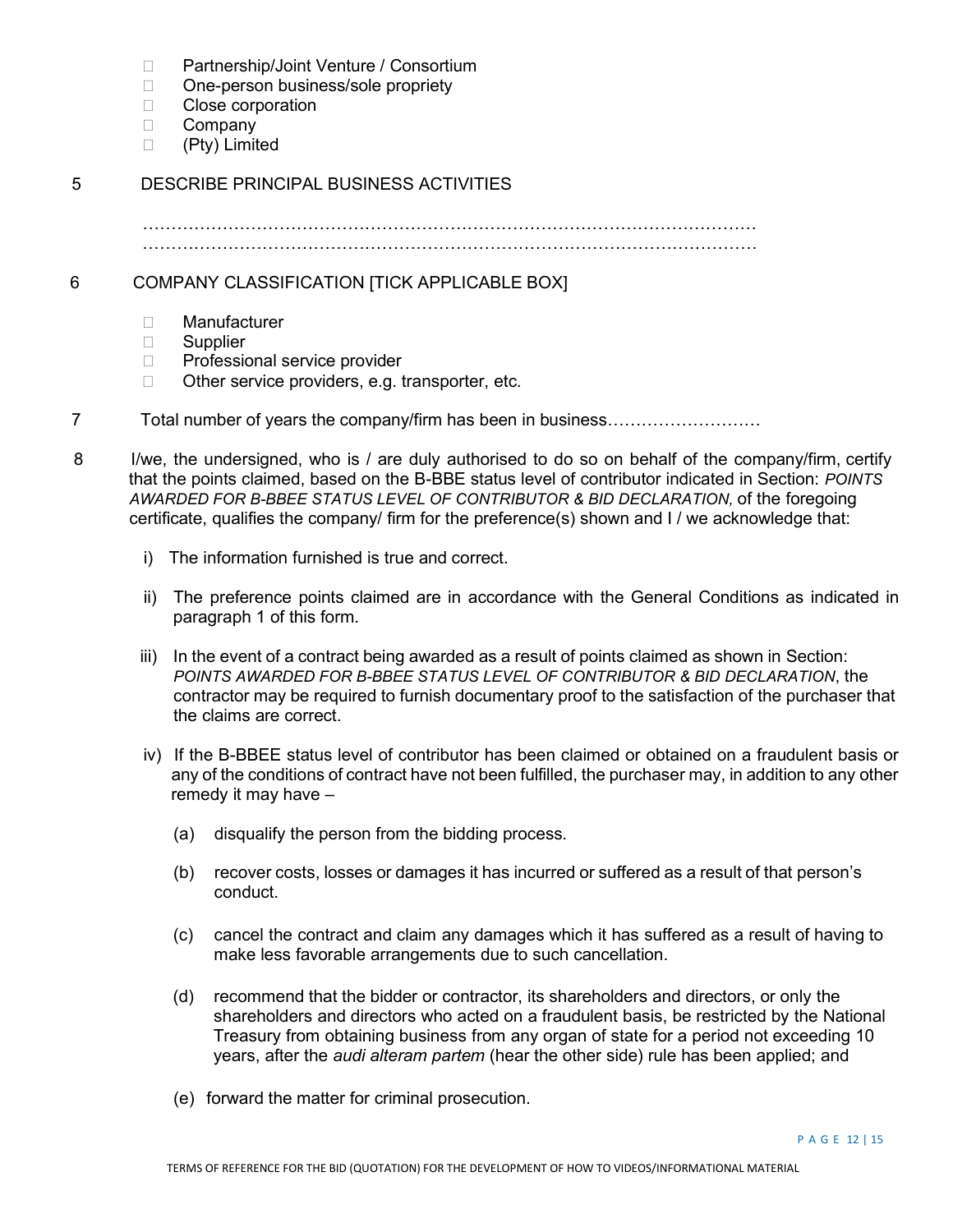| <b>WITNESSES</b> |                            |
|------------------|----------------------------|
|                  | SIGNATURE(S) OF BIDDERS(S) |
|                  | DATE:                      |
| ◠                | ADDRESS:                   |
|                  |                            |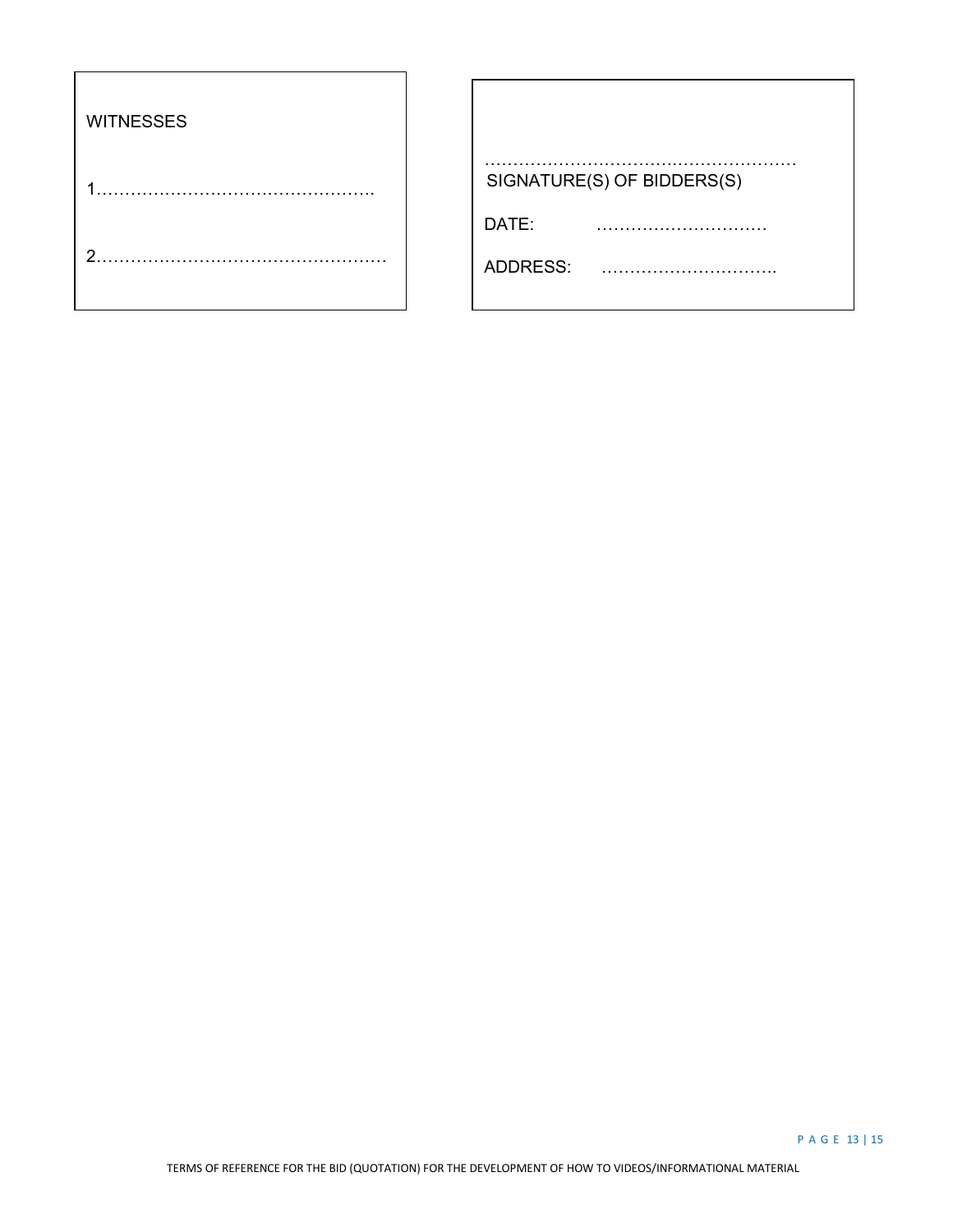# **Addendum A.**

B-BBEE Level of Contribution certificate – original or certified copy.